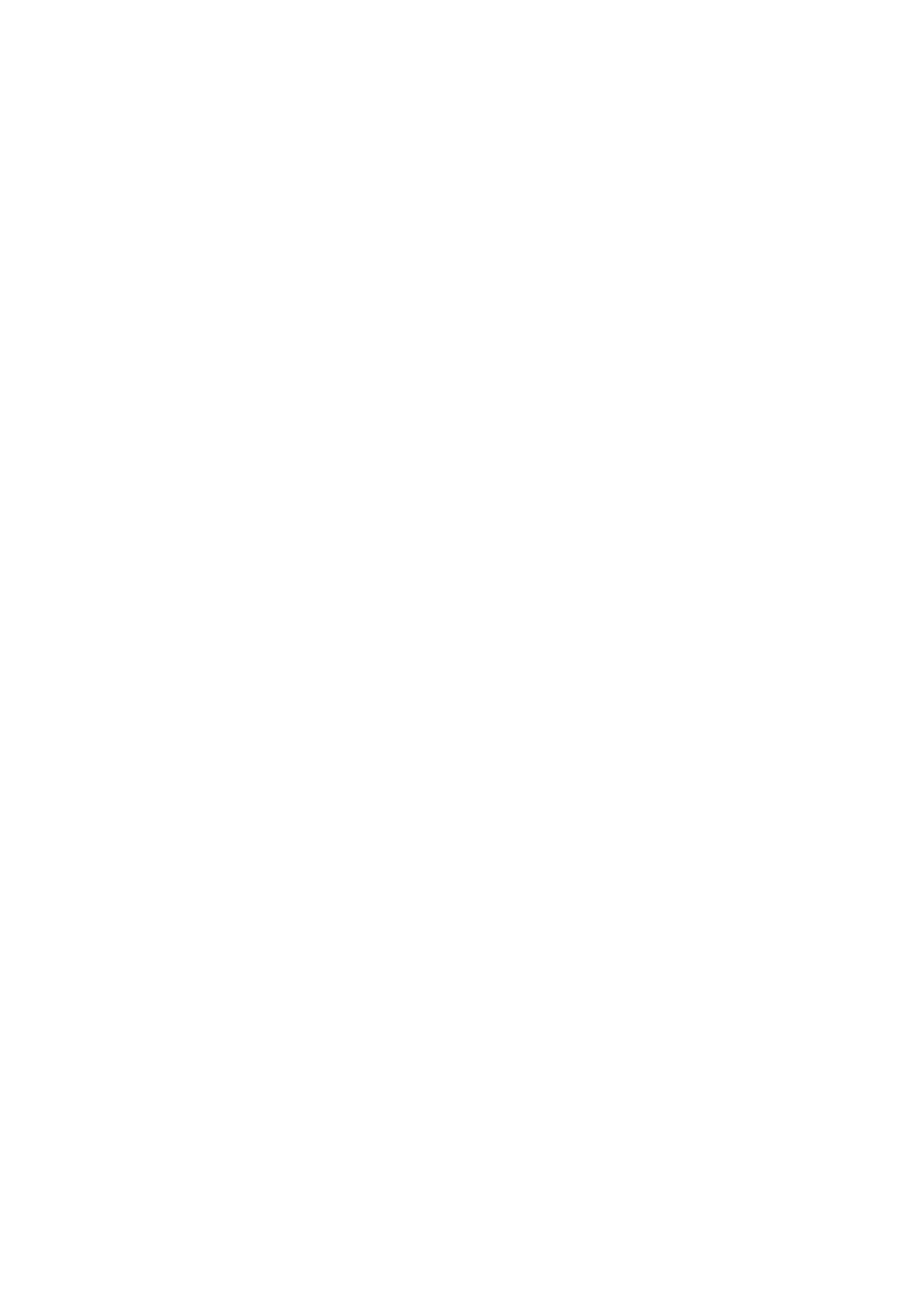### **ATLAS MINERAL THIN-COAT RENDERS**

### Issuance date: 10.03.2014 Validity date: 10.03.2019

### **EPD PROGRAM OPERATOR**

BUILDING RESEARCH INSTITUTE 00-611 Warsaw, ul. Filtrowa 1 www.itb.pl

### **MANUFACTURER:**

ATLAS spółka z o.o. 91-222 Łódź, ul. Św. Teresy 105, Poland atlas@atlas.com.pl www.atlas.com.pl

### Manufacturing sites information

Zakład Produkcyjny PIOTRKÓW TRYBUNALSKI, 97-300 Piotrków Trybunalski, ul. Wronia 61/63, Poland

Zakład Produkcyjny BYDGOSZCZ, 85-758 Bydgoszcz, ul. Przemysłowa 32,, Poland

Zakład Produkcyjny DĄBROWA GÓRNICZA, 41-306 Dąbrowa Górnicza, ul. Roździeńskiego 2, Poland

> Zakład Produkcyjny SUWAŁKI, 16-400 Suwałki, Dubowo II nr 33, Poland

Wytwórnia Klejów i Zapraw Budowlanych S.A. 95-100 Zgierz, ul. Szczawińska 52A, Poland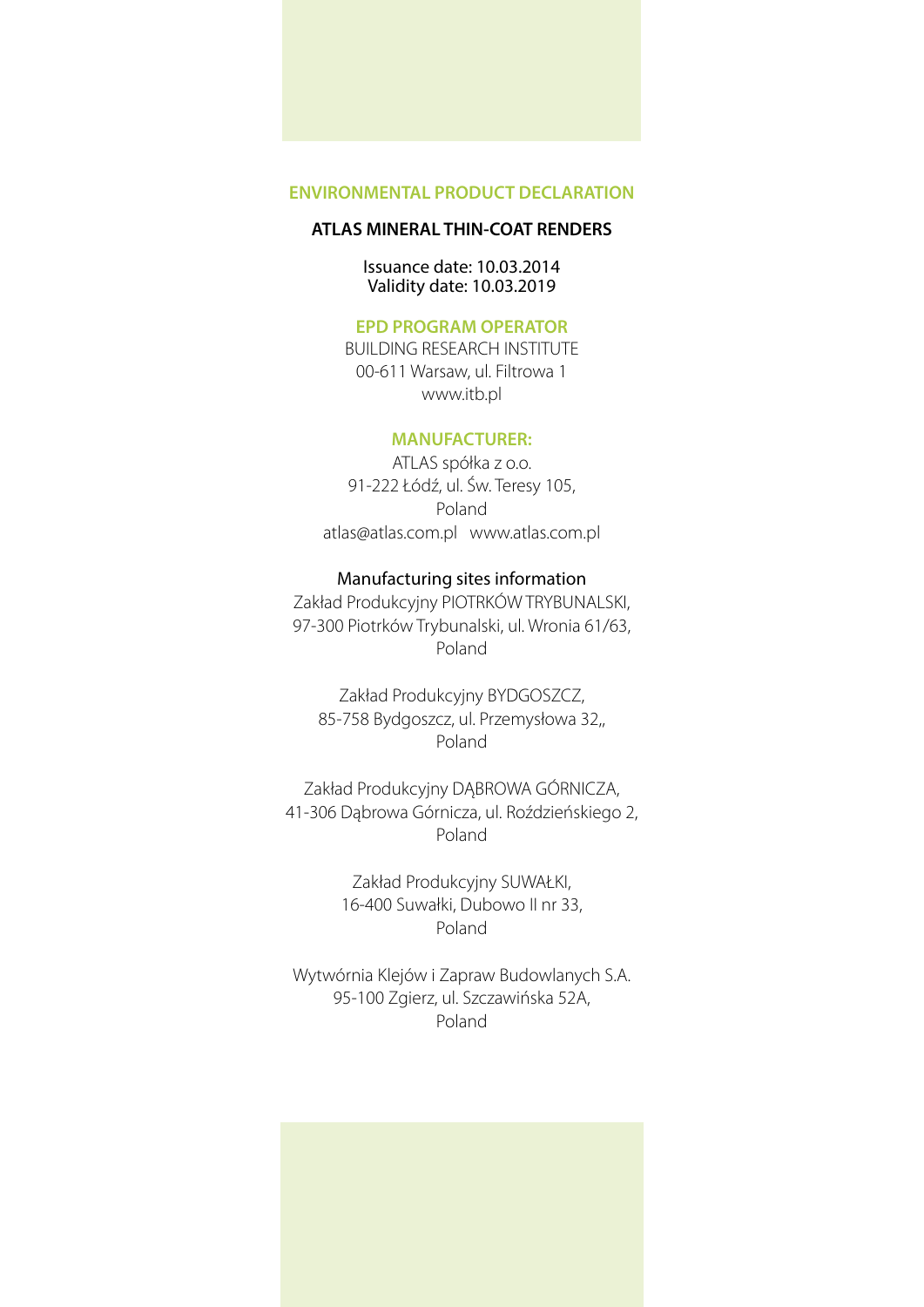#### **ATLAS MINERAL THIN-COAT RENDERS**

**in accordance with ISO 14025:2010 and EN 15804:2012**

### 1. BASIC INFORMATION

This declaration is the type III Environmental Product Declaration (EPD) based on EN 15804:2012 and verified according to ISO 14025. It contains information about the impact of declared construction materials on environment and their aspects verified by the independent Advisory Board according to ISO 14025. Basically, a comparison or evaluation of EPD data is possible only if all the compared data were created according to EN 15804:2012 (see point 5.3 of the norm) and the building context.

Issuance date: 10.03.2014 Validation date: 01.03.2014 Validity date: 10.03.2019 Declared durability: 50 years

### 2. LIFE CYCLE ASSESSMENT (LCA)

### Declared unit

The declaration refers to 1 kg.

### System limits

The life cycle analysis of the examined products covers A1-A3 modules (Cradle to Gate) in accordance with EN 15804:2012. Its include production, including raw materials extraction and energy provision up to the finished, packed product at the factory gate. Processes whose total contri- bution to the final result, according to mass looked at, is less than 0.5 % was ignored.

### Data collection period

The data for manufacture of the examined products refer to the year 2012. The life cycle assessments were prepared for Poland as reference area.

### Data quality

The values determined to calculate the LCA originate from verified Atlas inventory data.

### Assumptions and estimates

The impacts of the representative ATLAS products were aggregated using weighted average. Impacts for each product and factory were inventoried and calculated separately.

### Databases

The data for the processes come from the following databases: Ecoinvent, EMPA, Ullmann's, Plastic-Europe, ITB-Data, SPC.

### 3. PRODUCT INFORMATION

This environmental product declaration covers factory manufactured mineral renders according to EN 998-1:2012 called ATLAS CERMIT (mineral). This environmental product declaration is valid for the mineral render ATLAS CERMIT and for key coat ATLAS CERPLAST.

### 4. PRODUCT DESCRIPTION

ATLAS CERMIT products are the factory-manufactured mineral thin-coat renders, based on white cement, quartz sand, limestone and additives. Renders are manufactured in the form of dry mix that requires only mixing with a quantity of



water before use. They enable the execution of decorative surface with spotted or rustic texture and different thickness options – depending on the type of render. For indoor and outdoor applications. They are recommended to use as façade renders with the application of EPS boards, XPS boards or MW boards (façade and lamella).

ATLAS CERPLAST is factory-manufactured, ready-to-use mix, based on binder, limestone powder, water and addi- tives.

### Use

Thin-coat renders can be applied directly on base coat of thermal insulation systems, but they can be applied also on traditional plaster (cementitious and cementitious-lime) and concrete on façade or internal walls. The outer layer of the system may be a thin-coat render solely or a thin-coat render coated with a façade paint (optionally). Priming is necessary before applying the renders independently of the base coat.

### Function

The function of thin-coat textured renders is first of all to protect the external wall against the adverse effects of at- mospheric conditions and also to decorate the façades. Application of key coats before application of renders have three functions: to make renders application easier, to im- prove its adhesion to the substrate and to constitutes a chemical barrier between the substrate and the render, limiting their interaction – it limits colour penetration from the substrate and occurrence of stains on the surface of the render.

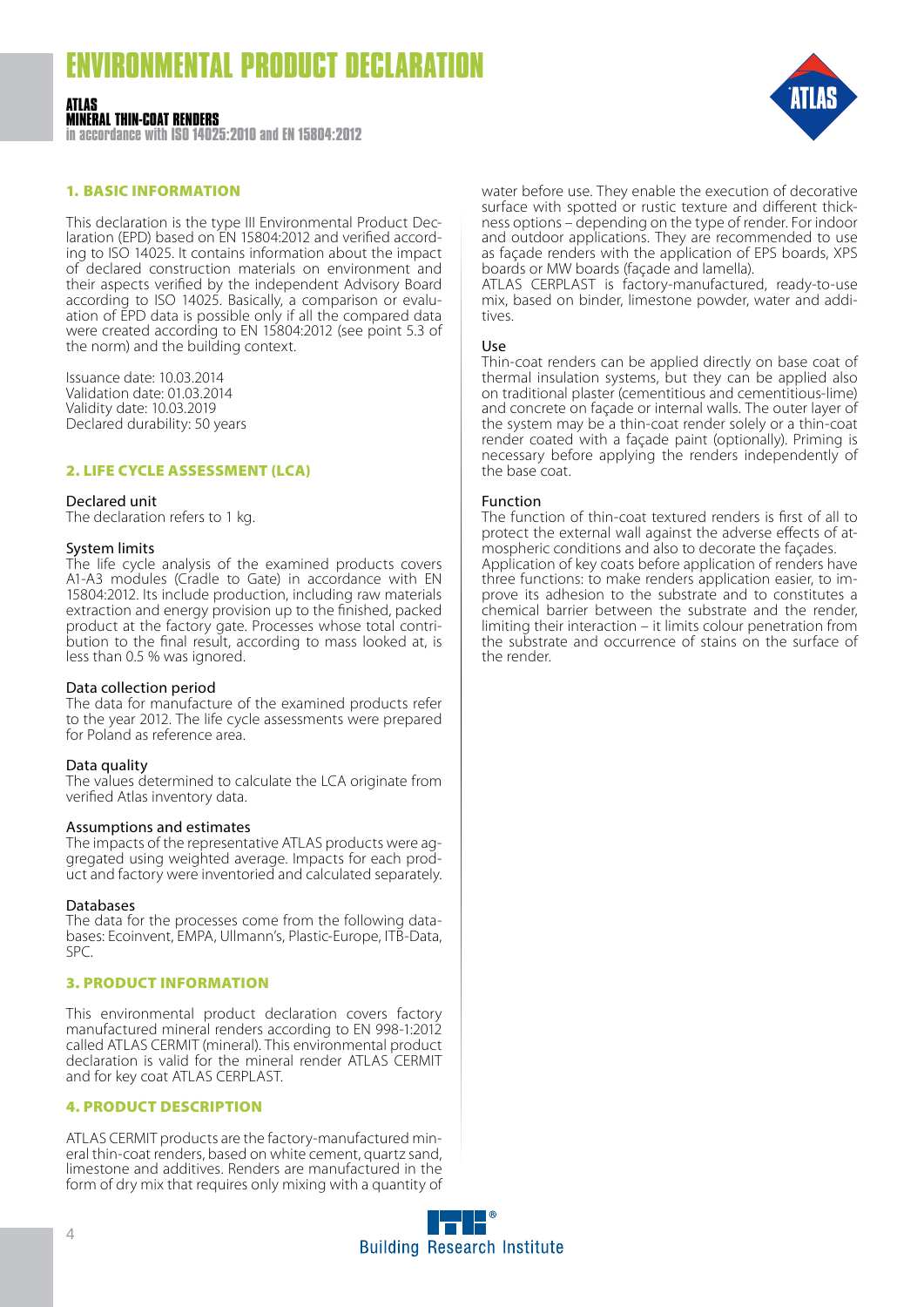## **IRONMENTAL PRODUCT DECLARAT**

#### **ATLAS MINERAL THIN-COAT RENDERS**

**in accordance with ISO 14025:2010 and EN 15804:2012**

### 5. PRODUCT TECHNICAL DATA

### Mineral render ATLAS CERMIT

| Trade name                                                 | ATI AS CERMIT                                                                                      |
|------------------------------------------------------------|----------------------------------------------------------------------------------------------------|
| Description                                                | dry mortar, powder blended at the factory<br>that requires only mixing with a quantity<br>of water |
| Components                                                 | white cement, quartz sand, limestone and<br>additives                                              |
| Color                                                      | 41 colours *)<br>(see the ATLAS COLOUR PALETTE)                                                    |
| Thickness options,<br>up to                                | 1.0; 1.5; 2.0; 2.5; 3.0 mm                                                                         |
| Density                                                    | 1.8 kg/dm <sup>3</sup> (dry)                                                                       |
| Reaction to fire -<br>class                                | A2 s1,d0                                                                                           |
| Adhesion after<br>required freeze-thaw<br>cycles           | $\geq$ 0.30 N/mm <sup>2</sup> FP:B                                                                 |
| Water absorption                                           | category W1                                                                                        |
| Water vapour per-<br>meability coefficient,<br>μ           | 15/35                                                                                              |
| Thermal<br>conductivity<br>coefficient                     | $0,83$ W/mK ( $\lambda_{10. drv}$ )                                                                |
| Coverage                                                   | ca. $1.5 - 4.0$ kg/m <sup>2</sup><br>(regulated by particle size)                                  |
| Dangerous<br>substance                                     | see MSDS                                                                                           |
| Content of soluble<br>chromium (VI) in<br>ready-to-use mix | $\leq 0.0002$ %                                                                                    |
| Technical<br>requirements                                  | AT-15-9090/2014 as element of thermal<br>insulation system<br>EN 998-1:2010 as single product      |

### Priming mass Atlas CERPLAST

| Trade name                | <b>ATLAS CERPLAST</b>                                      |
|---------------------------|------------------------------------------------------------|
| Description               | ready-to-use fluid mix                                     |
| Colour                    | white                                                      |
| Density                   | $1.5 \text{ kg/dm}^3$                                      |
| Adhesion<br>to concrete   | $>1.0$ MPa                                                 |
| Drying time               | $4 - 6h$                                                   |
| Consumption               | $0.3 \text{ kg/m}^2$                                       |
| Dangerous<br>substance    | see MSDS                                                   |
| Technical<br>requirements | AT-15-9090/2014 as element of thermal<br>insulation system |
|                           |                                                            |

### 6. PRODUCT MANUFACTURE

Raw materials and energy

Table 1. Raw materials used to produce ATLAS mineral renders

| <b>No</b>      | Name of<br>semi-finished<br>product or<br>raw material | total<br>used in<br>production<br>[Mq] | used on product<br>[%/kg] | used on<br>product<br>[kq/m <sup>2</sup> ] |
|----------------|--------------------------------------------------------|----------------------------------------|---------------------------|--------------------------------------------|
| 1              | raw materials                                          | 7348.9                                 | 86.983                    | 3.05                                       |
| $\mathcal{P}$  | additives                                              | 500.9                                  | 5.929                     | 0.156                                      |
| 3              | rest<br>components<br>(each < 0.5 %)                   | 124.4                                  | 1.472                     | 0.055                                      |
| $\overline{4}$ | pallet                                                 | 191.7                                  | 2.269                     | 0.17                                       |
| 5              | PF foil st.                                            | 6.9                                    | 0.081                     | 0.008                                      |
| 6              | PE foil                                                | 1.1                                    | 0.013                     | 0.001                                      |
| 7              | multilayer<br>paper bag                                | 33.2                                   | 0.393                     | 0.015                                      |
| 8              | carton spacer                                          | 1.6                                    | 0.019                     | 0.0048                                     |
| 9              | bucket                                                 | 37.9                                   | 0.449                     | 0.11                                       |
| 10             | water                                                  | 202                                    | 2.391                     | 0.598                                      |

The figure below show the working process during the production of dry mixes. The raw materials are stored in the production factory in silos, big bags, or sacks accordingly. They are dosed and intensely mixed according to the applicable formulation. Next, the products, in the form of dry mixes, are packed into paper bags and send to quality control. Then, they are temporarily stored, or delivered directly to the site as ready-to-use products.

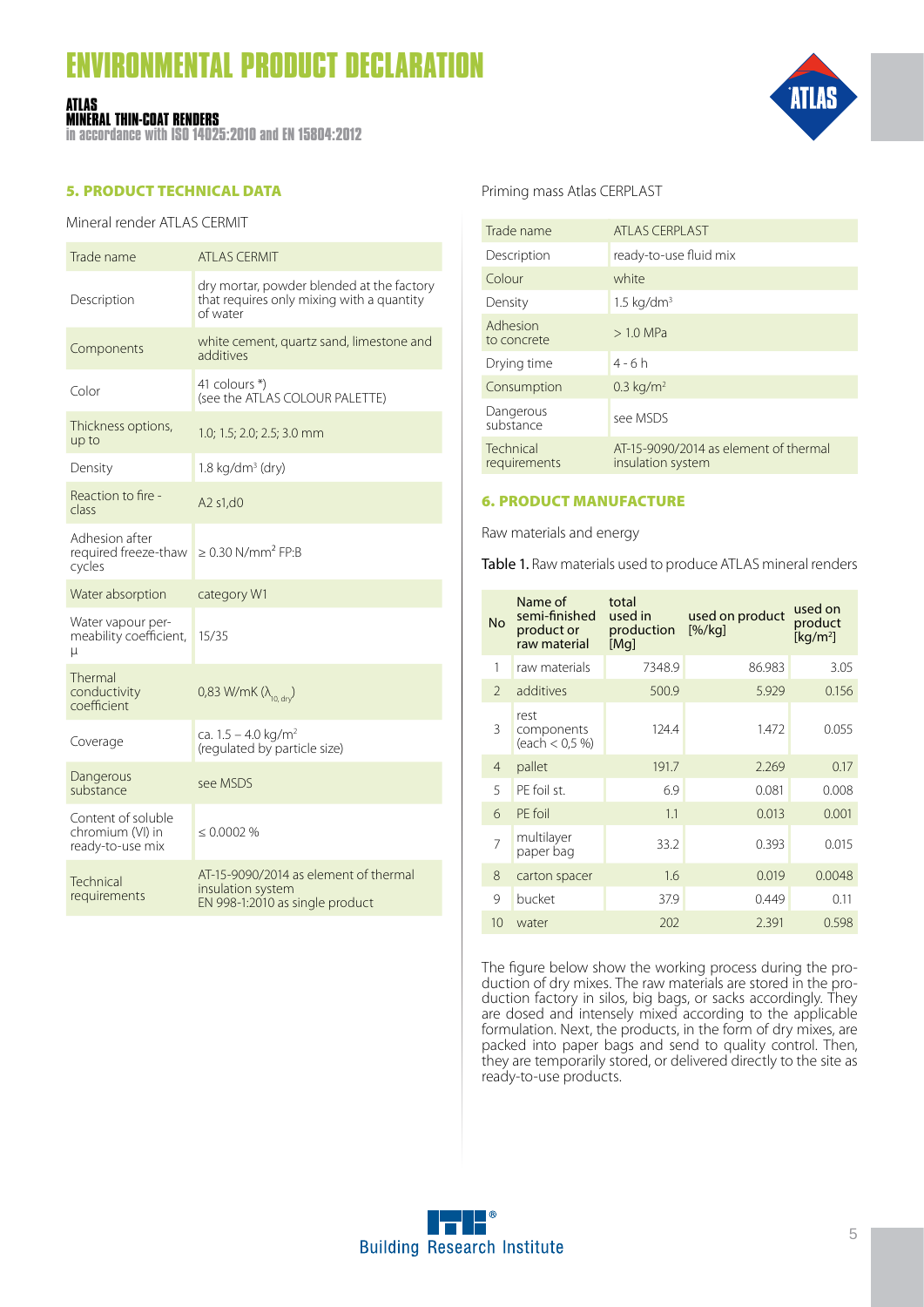#### **ATLAS MINERAL THIN-COAT RENDERS**

**in accordance with ISO 14025:2010 and EN 15804:2012**

### Quality assurance

Integrated Management System consists of three complementary subsystems:

- the quality management ISO 9001:2008 (since 1999);
- environmental management ISO 14001:2004 + Cor 1:2009 (since 2008);
- the management of occupational health and safety BS OHSAS 18001:2007 (since 2009)

### Packaging

Dry mortars are packed in paper bags (25 kg). These products must be transported and stored in tightly sealed bags, in dry conditions (most preferably on pallets). Protect against hu- midity. Shelf life in conditions as specified is 12 months from the production date shown on the packaging.

Figure 1. Production process - dry mixes (scheme)



Key coat is packed in containers made of Polypropylene (5 kg, 10 kg, 15 kg or 25 kg). The products must be transported and stored in tightly sealed containers, in dry conditions and positive temperatures (most preferably on pallets). Shelf life in conditions as specified is 12 months from the production date shown on the packaging.

### 7. PRODUCT APPLICATION

### Key coat application

The products are delivered as the ready to use mixes. It must not be mixed with other materials, diluted, or thickened. The whole content of the container should be stirred directly before application to equalize the consistency. Apply the priming mass onto the prepared substrate (evenly over the whole surface) using a roller or a brush. Rendering of the surface can commence after the mass has completely dried i.e. after 4 - 6 hours after its application.

### Render application

The whole content of the packaging should be poured into the container with the measured amount of water and then mixed by means of the drill with a mixer until the homoge- nous mass. Manual execution consists of the application of the render in a layer equal to the aggregate grain size, with a stainless steel float. The excess of the material should be re- moved, placed into the bucket and then remixed. The freshly applied coat requires texture forming by the means of a float made of plastic. The spotted effect (SN render) is obtained by floating the render with circular moves, while the rustic tex-<br>ture (DR render) - by floating with circular, horizontal, or verti-<br>cal moves, depending on the required direction of scores. Ma-<br>chine application must be car units. Note: machine applied render forms a spotted structure ting time, depending on the surface, the temperature and the relative humidity of the air, is from 12 to 48 hours.

**Occupational safety and environmental protection**<br>Occupational safety and environmental protection are described in Material Safety Data Sheets (MSDS) for each prod-<br>uct.

### Note

Specific information on application and other actions with these products are described in detail in the technical data sheet available on the producer website www.atlas.com.pl.

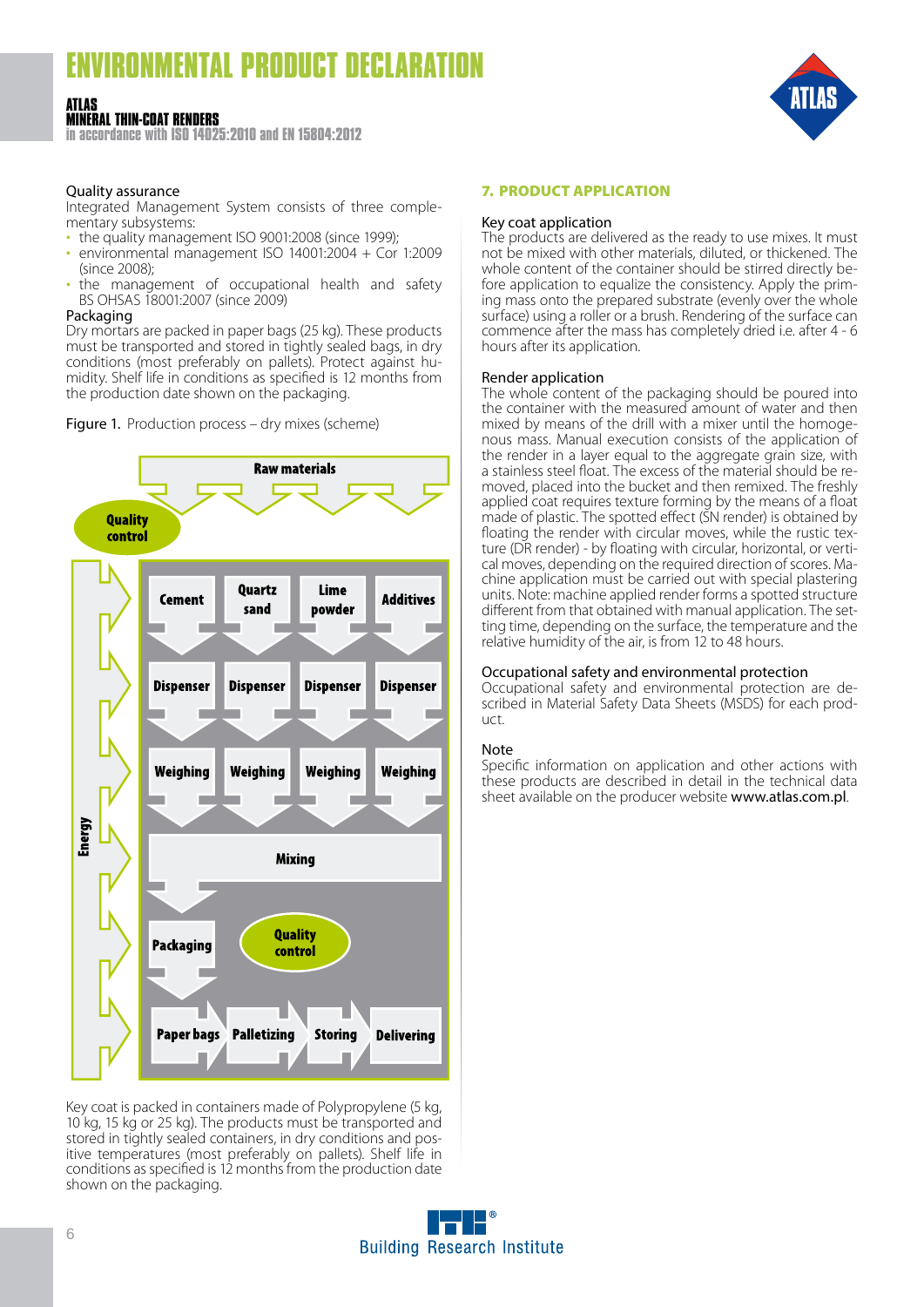#### **ATLAS MINERAL THIN-COAT RENDERS**

**in accordance with ISO 14025:2010 and EN 15804:2012**

### 8. EMISSIONS (LCI) AND THEIR IMPACT ON THE ENVIRONMENT

The following chapter show the life cycle inventory analysis of the adhesives with regard to primary energy needs, water needs, emissions into air and waste.

Table 2. Primary energy consumption for A3 module

| Energy<br>resource       | Unit           | total in<br>production<br>[unit] | used on<br>product<br>[unit/Mg] | used on<br>product<br>[unit/m <sup>2</sup> ] |
|--------------------------|----------------|----------------------------------|---------------------------------|----------------------------------------------|
| electricity              | kWh            | 4359798                          | 23.26                           | 0.08                                         |
| black coal               | Mg             |                                  |                                 |                                              |
| lignite coal             | Mg             |                                  |                                 |                                              |
| coke                     | Mg             |                                  |                                 |                                              |
| ON                       | litrs          | 133222                           | 0.71                            | 0.002                                        |
| benzin<br>95/98          | litrs          |                                  |                                 |                                              |
| oil                      | litrs          |                                  |                                 |                                              |
| natural gas              | m <sup>3</sup> | 1015218                          | 5.42                            | 0.02                                         |
| gas highly<br>nitrogened | m <sup>3</sup> |                                  |                                 |                                              |
| LPG                      | litrs          |                                  |                                 |                                              |

| Table 3. Emissions into air generated during production stage A3 |  |  |  |
|------------------------------------------------------------------|--|--|--|
|------------------------------------------------------------------|--|--|--|

| Air<br>emission | Unit | total in<br>production<br>[Mq] | used on<br>product<br>[kg/Mg] | used on<br>product<br>[ $kg/m2$ ] |
|-----------------|------|--------------------------------|-------------------------------|-----------------------------------|
| Dust            | kg   | 852.48                         | 0.0045                        | $1.5F - 0.5$                      |
| CO              | kq   | 836.92                         | 0.0045                        | $1.5F - 0.5$                      |
| CO.,            | kg   | 193852.00                      | 1.1                           | 0.0036                            |
| NO <sub>2</sub> | kq   | 1365.87                        | 0.0073                        | $2.40F - 0.5$                     |
| SO <sub>2</sub> | kg   | 406.45                         | $1.00F - 02$                  | 3.30F-05                          |
| CН              | kq   | 049                            | $2.62F - 06$                  | $8.66F-09$                        |

Table 4. Emissions into water generated during production stage A3

| Water and sewage                  | Unit           | <b>Total amount</b> |
|-----------------------------------|----------------|---------------------|
| Water                             | m <sup>3</sup> | 10354               |
| Industrial sewage                 | m <sup>3</sup> | 27                  |
| Municipal sewage:                 | m <sup>3</sup> | 5131                |
| Municipal sewage water emissions  |                |                     |
| <b>BOD</b>                        | mq/l           | 28                  |
| <b>COD</b>                        | mq/l           | 77                  |
| рH                                | $\circ$        | 7.7                 |
| Suspended matter                  | mg/l           | 32                  |
| Nitrogen amonian                  | mq/l           | 0.64                |
| Phosphorans                       | mq/l           | 0.9                 |
| Industrial sewage water emissions |                |                     |
| <b>BOD</b>                        | mq/l           | 200                 |
| <b>COD</b>                        | mg/l           | 350                 |
| pH                                | $\circ$        | 8                   |
| Suspended matter                  | mg/l           | 100                 |

Table 5. Waste generated in the phase of product manufacturing A3

| Waste<br>code | Unit | total in<br>production<br>[Mq] | used on<br>product<br>[kq/Mq] | used on<br>product<br>[kq/m <sup>2</sup> ] |
|---------------|------|--------------------------------|-------------------------------|--------------------------------------------|
| 150101        | Mg   | 91.755                         | 0.490                         | 0.00162                                    |
| 150102        | Mg   | 53.753                         | 0.287                         | 0.00095                                    |
| 101382        | Mg   | 1149.9                         | 6.135                         | 0.02024                                    |
| 130208        | Mg   | 0.8                            | 0.004                         | $1.41F - 0.5$                              |
| 150110        | Mg   | 0.109                          | 0.001                         | 1.92F-06                                   |
| 150202        | Mg   | 1.678                          | 0.009                         | 2.95E-05                                   |
| 150203        | Mg   | $\mathfrak{D}$                 | 0.011                         | 3.52F-05                                   |
| 160107        | Mg   | 0.12                           | 0.001                         | 2.11E-06                                   |
| 170405        | Mg   | 6.272                          | 0.033                         | $1.10F - 04$                               |
| 80112         | Mg   | 1.361                          | 0.007                         | $2.40F - 0.5$                              |
| 130307        | Mg   | 0.083                          | 0.0004                        | 1.46F-06                                   |
| 150105        | Mg   | 61.36                          | 0.327                         | 1.08F-03                                   |
| 160214        | Mg   | 0.014                          | 0.0001                        | 2.46F-07                                   |
| 160216        | Mg   | 0.79                           | 0.004                         | 1.39E-05                                   |
| 160304        | Mg   | 37.567                         | 0.200                         | $6.61F - 04$                               |
| 160605        | Mg   | 0.0026                         | 0.00001                       | 4.58E-08                                   |
| 170107        | Mg   | 319.824                        | 1.706                         | 0.00563                                    |
| 150103        | Mg   | 90.36                          | 0.482                         | 0.00159                                    |

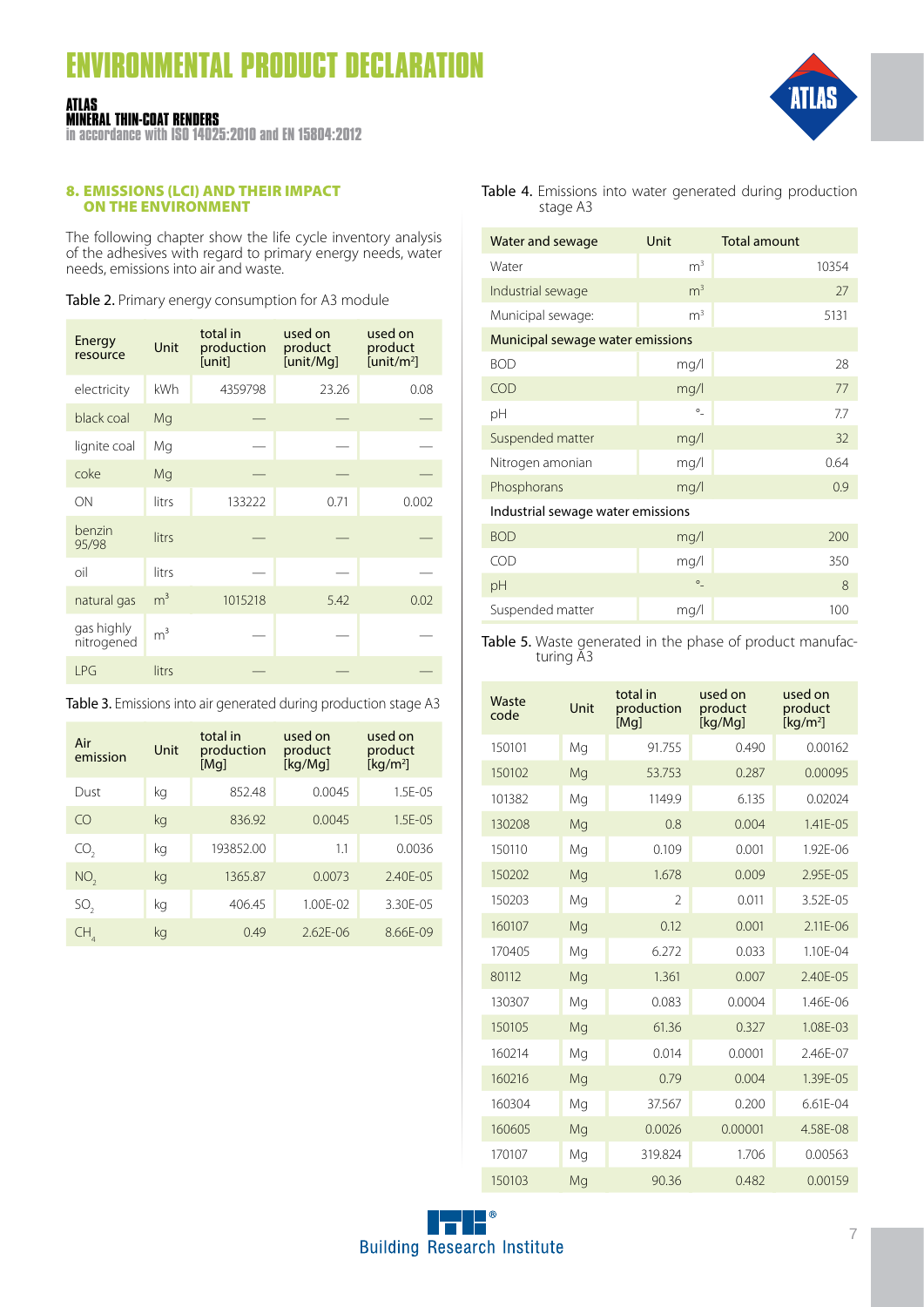#### **ATLAS MINERAL THIN-COAT RENDERS**

**in accordance with ISO 14025:2010 and EN 15804:2012**



### 9. ENVIRONMENTAL CHARACTERISTICS (LCA)

The results of the LCA with the indicators as per EPD requirement are given in the following tables for product manufacture (A1, A2, A3 modules).

### Table 6. Environmental characteristic.

| Environmental assessment information (MND – Module not declared, MD – Module Declared) |                |                |                                         |                                                 |                          |             |                |             |                |                                                           |                          |                              |                |                     |            |                                       |
|----------------------------------------------------------------------------------------|----------------|----------------|-----------------------------------------|-------------------------------------------------|--------------------------|-------------|----------------|-------------|----------------|-----------------------------------------------------------|--------------------------|------------------------------|----------------|---------------------|------------|---------------------------------------|
|                                                                                        | Product stage  |                |                                         | Construction<br>process                         | End of life<br>Use stage |             |                |             |                | Benefits<br>and loads<br>beyond<br>the system<br>boundary |                          |                              |                |                     |            |                                       |
| Raw material<br>supply                                                                 | Transport      | Manufacturing  | site<br>construction<br>S,<br>Transport | cess<br>pro<br>Construction-<br>installation pr | Jse                      | Maintenance | Repair         | Replacement | Refurbishment  | Operational energy<br>use                                 | Operational water<br>use | Deconstruction<br>demolition | Transport      | processing<br>Waste | Disposal   | Reuse-recovery-<br>recycling potentia |
| A <sub>1</sub>                                                                         | A <sub>2</sub> | A <sub>3</sub> | A4                                      | A <sub>5</sub>                                  | B <sub>1</sub>           | <b>B2</b>   | B <sub>3</sub> | <b>B4</b>   | B <sub>5</sub> | <b>B6</b>                                                 | <b>B7</b>                | C <sub>1</sub>               | C <sub>2</sub> | C <sub>3</sub>      | C4         | D                                     |
| <b>MD</b>                                                                              | <b>MD</b>      | <b>MD</b>      | <b>MND</b>                              | <b>MND</b>                                      | <b>MND</b>               | <b>MND</b>  | <b>MND</b>     | <b>MND</b>  | <b>MND</b>     | <b>MND</b>                                                | <b>MND</b>               | <b>MND</b>                   | <b>MND</b>     | <b>MND</b>          | <b>MND</b> | <b>MND</b>                            |

| Environmental impacts: 1 kg                                                                                                |                     |                |            |                |            |  |  |  |  |
|----------------------------------------------------------------------------------------------------------------------------|---------------------|----------------|------------|----------------|------------|--|--|--|--|
| Indicator                                                                                                                  | <b>Unit</b>         | A1             | A2         | A <sub>3</sub> | $A1 - A3$  |  |  |  |  |
| Global warming potential                                                                                                   | [kg CO, eq.]        | 0.38           | 0.003      | 0.03           | 0.41       |  |  |  |  |
| Depletion potential of the stratospheric ozone layer                                                                       | [kg CFC 11 eq.]     | 3.92E-08       | 2.28E-08   | 3.14E-10       | 6.23E-08   |  |  |  |  |
| Acidification potential of soil and water                                                                                  | [kg SO, eq.]        | 0.001          | 0.00001    | 0.00004        | 0.001      |  |  |  |  |
| Eutrophication potential                                                                                                   | [kg $(POa)3$ - eq.] | 0.0001         | 0.00003    | 0.00001        | 0.0001     |  |  |  |  |
| Formation potential of tropospheric ozone                                                                                  | [kg Ethene eq.]     | 0.0001         | 0.00       | 0.00           | 0.0001     |  |  |  |  |
| Abiotic depletion potential (ADP-elements) for non-fossil resources                                                        | [kg Sb eg.]         | 0.0021         | 0.00       | 0.00           | 0.0021     |  |  |  |  |
| Abiotic depletion potential (ADP-fossil fuels) for fossil resources                                                        | [MJ]                | 1.8            | 0.045      | 0.4            | 2.2        |  |  |  |  |
| Environmental aspects on resource use: 1 kg                                                                                |                     |                |            |                |            |  |  |  |  |
| Indicator                                                                                                                  | <b>Unit</b>         | A <sub>1</sub> | A2         | A <sub>3</sub> | $A1 - A3$  |  |  |  |  |
| Use of renewable primary energy excluding renewable primary<br>energy resources used as raw materials                      | [MJ]                | <b>INA</b>     | <b>INA</b> | <b>INA</b>     | <b>INA</b> |  |  |  |  |
| Use of renewable primary energy resources used as raw materials                                                            | [MJ]                | <b>INA</b>     | <b>INA</b> | <b>INA</b>     | <b>INA</b> |  |  |  |  |
| Total use of renewable primary energy resources (primary energy<br>and primary energy resources used as raw materials)     | [MJ]                | 0.09           | 0.00       | 0.02           | 0.11       |  |  |  |  |
| Use of non-renewable primary energy excluding non-renewable<br>primary energy resources used as raw materials              | [MJ]                | <b>INA</b>     | <b>INA</b> | <b>INA</b>     | <b>INA</b> |  |  |  |  |
| Use of non-renewable primary energy resources used as raw<br>materials                                                     | [MJ]                | <b>INA</b>     | <b>INA</b> | <b>INA</b>     | <b>INA</b> |  |  |  |  |
| Total use of non-renewable primary energy resources (primary<br>energy and primary energy resources used as raw materials) | [MJ]                | 2.13           | 0.05       | 0.44           | 2.62       |  |  |  |  |
| Use of secondary material                                                                                                  | [kq]                | 0.00           | 0.00       | 0.00           | 0.00       |  |  |  |  |
| Use of renewable secondary fuels                                                                                           | [MJ]                | 0.10           | 0.00       | 0.00           | 0.10       |  |  |  |  |
| Use of non-renewable secondary fuels                                                                                       | [MJ]                | 0.14           | 0.00       | 0.00           | 0.14       |  |  |  |  |
| Net use of fresh water                                                                                                     | [dm <sup>3</sup> ]  | 0.10           | 0.0010     | 0.01           | 0.11       |  |  |  |  |
| Other environmental information describing waste categories: 1 kg                                                          |                     |                |            |                |            |  |  |  |  |
| Indicator                                                                                                                  | <b>Unit</b>         | A1             | A2         | A <sub>3</sub> | $A1-A3$    |  |  |  |  |
| Hazardous waste disposed                                                                                                   | [kg]                | 0.0001         | 0.00       | 0.00           | 0.0001     |  |  |  |  |
| Non-hazardous waste disposed                                                                                               | [kg]                | 0.012          | 0.0004     | 0.009          | 0.0215     |  |  |  |  |
| Radioactive waste disposed                                                                                                 | [kg]                | 0.00           | 0.00       | 0.00           | 0.00       |  |  |  |  |
| Components for re-use                                                                                                      | [kg]                | 0.00           | 0.00       | 0.0049         | 0.005      |  |  |  |  |
| Materials for recycling                                                                                                    | [kg]                | 0.008          | 0.00       | 0.0009         | 0.009      |  |  |  |  |
| Materials for energy recovery                                                                                              | [kg]                | 0.00           | 0.00       | 0.00           | 0.00       |  |  |  |  |
| Exported energy                                                                                                            | [M]                 | 0.00           | 0.00       | 0.00           | 0.00       |  |  |  |  |

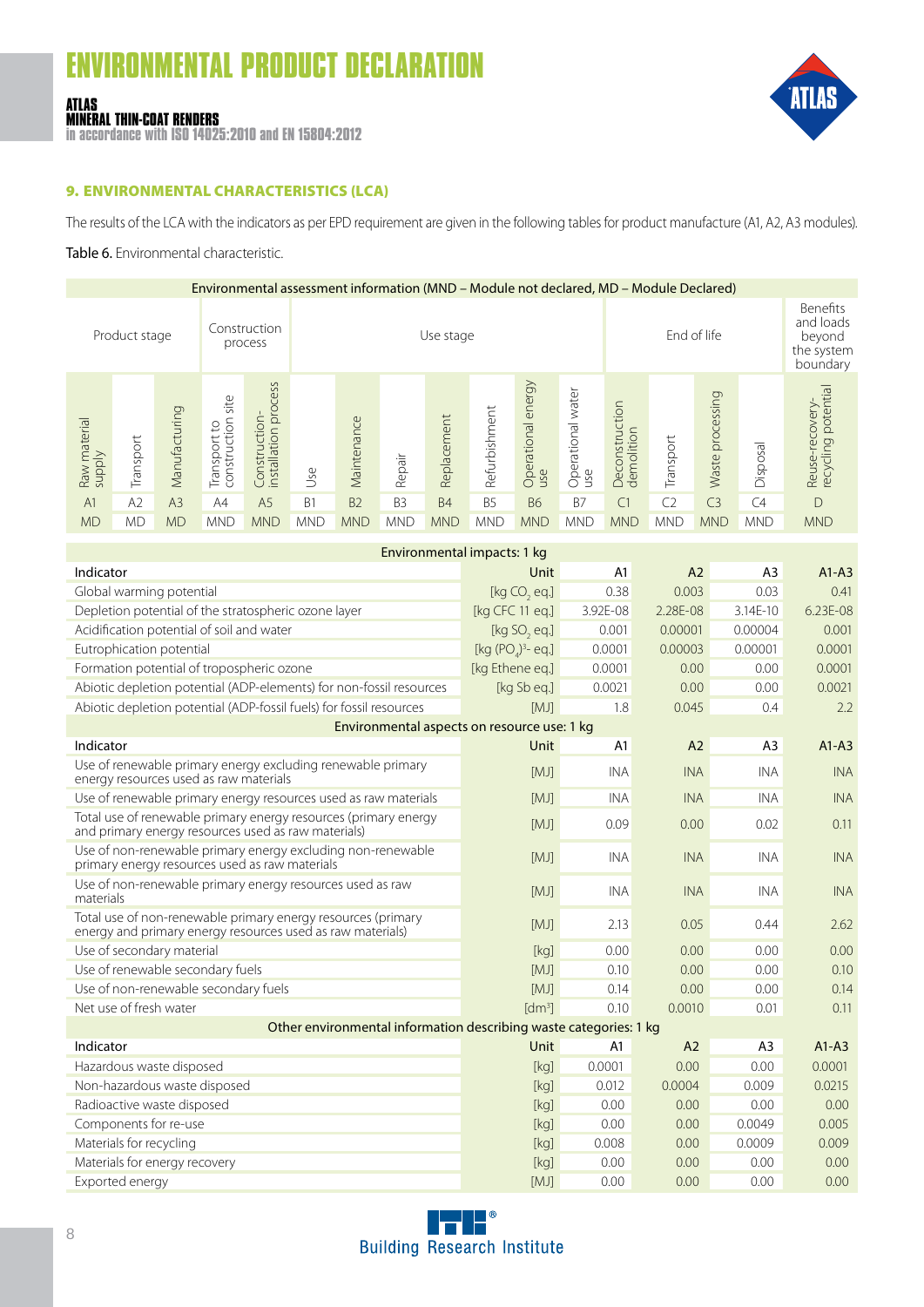### VERIFICATION

The process of verification of an EPD is in accordance with ISO 14025, clause 8 and ISO 21930, clause 9. After verification, this EPD is valid for a 5-year-period. EPD does not have to be recalculated after 5 years, if the underlying data have not changed significantly.

#### The basis for LCA analysis was EN 15804

Independent verification corresponding to ISO 14025 & 8.3.1.

external I internal

Verification of EPD: dr eng. Aleksander Panek LCI audit and input data verification: msc eng. Dominik Bekierski

LCA: dr eng. Michał Piasecki

Verification of procedures and declaration: dr eng. Halina Prejzner

### NORMATIVE REFERENCES

- 
- ISO 14025:2006, Environmental management Type III environmental declarations Principles and procedure.<br>• ISO 21930:2007, Sustainability in building and construction Environmental declaration of building products.<br>•
- 
- 
- 
- EN 15804:2012, Sustainability in construction works Environmental product declarations Core rules for the product category
- EN 15942:2011, Sustainability of construction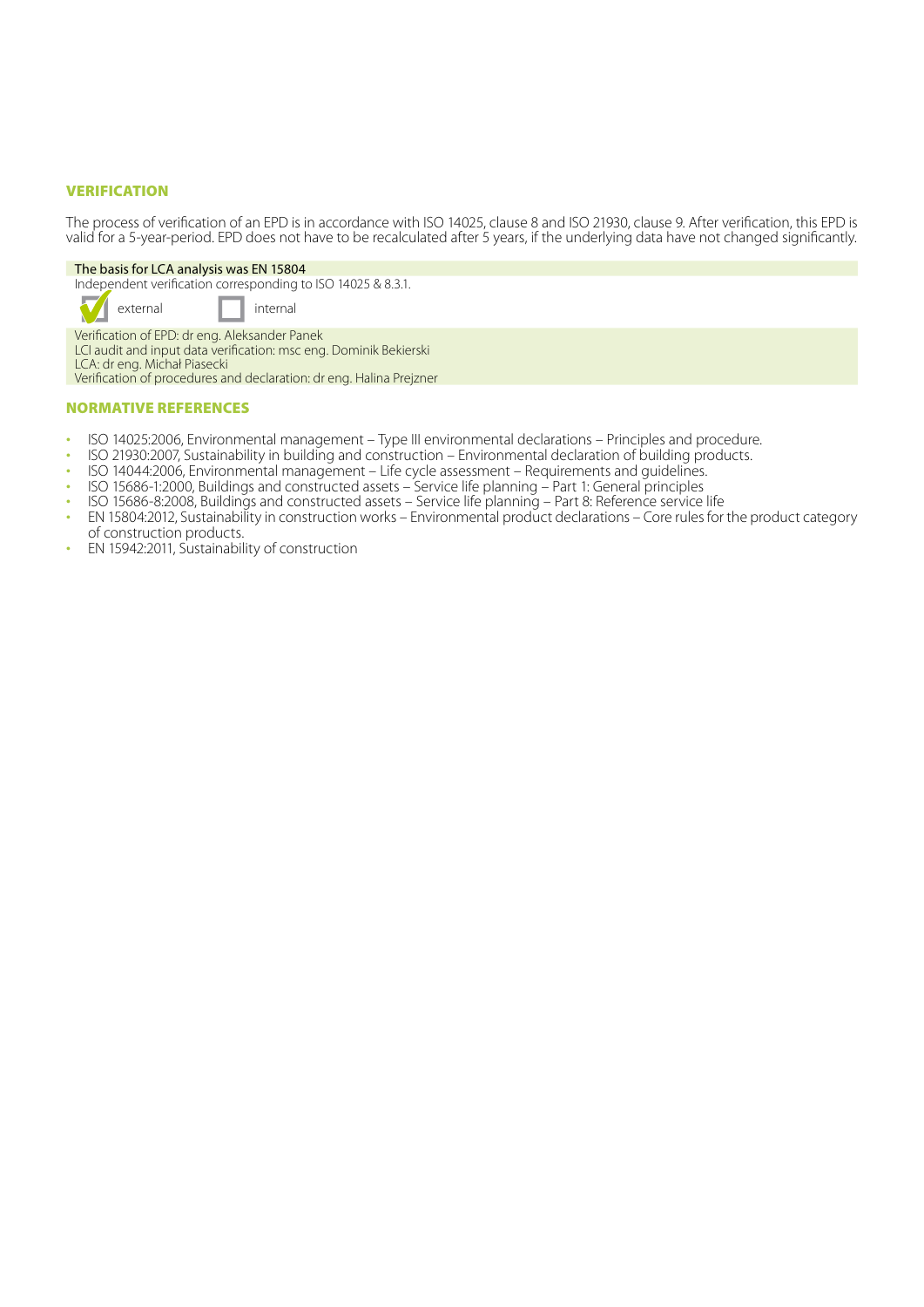

Zakład Fizyki Cieplnej, Instalacji Sanitarnych i Środowiska 02-656 Warszawa, ul. Ksawerów 21

# **ŚWIADECTWO** nr 014/2014 DEKLARACJI ŚRODOWISKOWEJ III TYPU

Wyroby:

Mineralne zaprawy tynkarskie z podkładami ATLAS: **CERPLAST, CERMIT** 

Wnioskodawca:

### ATLAS Sp. z o.o.

91-222 Łódź, ul. Św. Teresy 105

potwierdza się poprawność ustalenia danych uwzględnionych przy opracowaniu Deklaracji Środowiskowej III typu oraz zgodność z wymaganiami normy

### PN-EN 15804:2012

Zrównoważoność obiektów budowlanych. Deklaracje środowiskowe wyrobów. Podstawowe zasady kategoryzacji wyrobów budowlanych.

Niniejsze świadectwo, wydane po raz pierwszy 10 marca 2014 r. jest ważne 5 lat, lub do czasu zmiany wymienionej Deklaracji Środowiskowej

Kierownik Zakładu Fizyki Cieplnej, Instalacji Sanitarnych i Środowiska

Robert Geryko



Dyrektor Instytutu Techniki Budowlane) Jan Bobrowicz

Warszawa, marzec 2014 r.